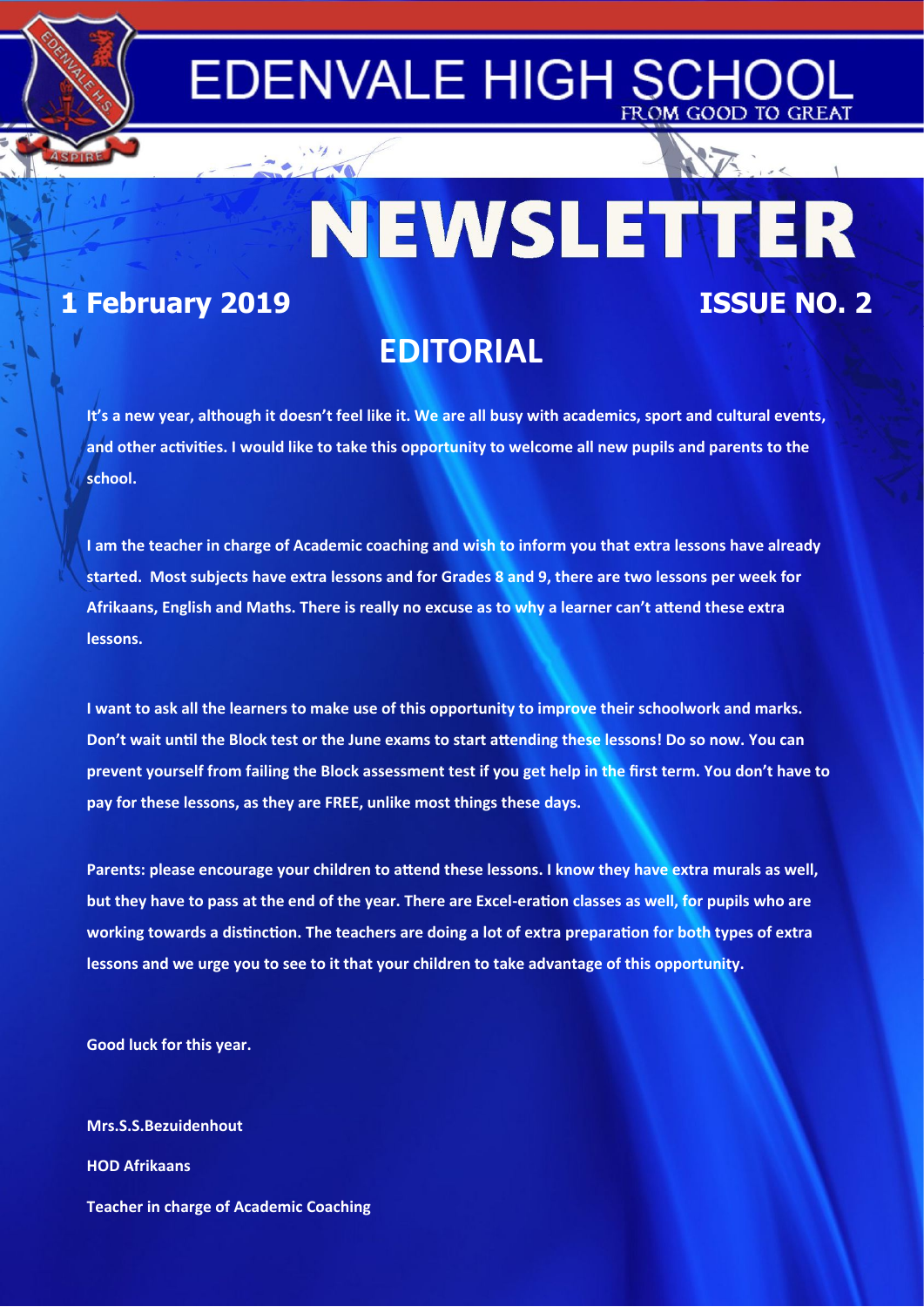# **IMPORTANT DATES**

- **1** Monday 4 February: Grade 10 and 11 Information Evening 18h00
- **Tuesday 5 February: Grade 9 InformaƟon Evening 18h00**
- **Wednesday 6 February: Grade 12 InformaƟon Evening 18h00**
- **Friday 15 February: EHS Has Got Talent 18h00**
- *C* Tuesday 19 February: Testing Week begins
- **Tuesday 26 February: Inter-high Gala A Team**
- *C* Wednesday 27 February: Testing Week ends
- **Thursday 28 February to Friday 1 March: Grade 8 – 11 Enrichment Excursion**
- **Thursday 28 February to Friday 1 March: Grade 12 English and Afrikaans Oral**

 **ExaminaƟons** 

- **Friday 1 March: Inter-high Gala B Team**
- **Wednesday 15 March: MathemaƟcs/ MathemaƟcal Literacy Assessment for Grades 8 – 12. This is a compulsory assessment. If a learner is absent, he/she must produce a doctor's cerƟficate; otherwise zero will be given.**

### **A NOTE TO OUR PARENTS**

**One of the school's projects is to feed the sterilised feral cats that live on the school property and**  which help to keep our premises free of rodents. We would appreciate any donations of tinned or **dry food. DonaƟons may be handed in at the front office. Thank you to those parents who help us**  feed these cats. All contributions are gratefully accepted.



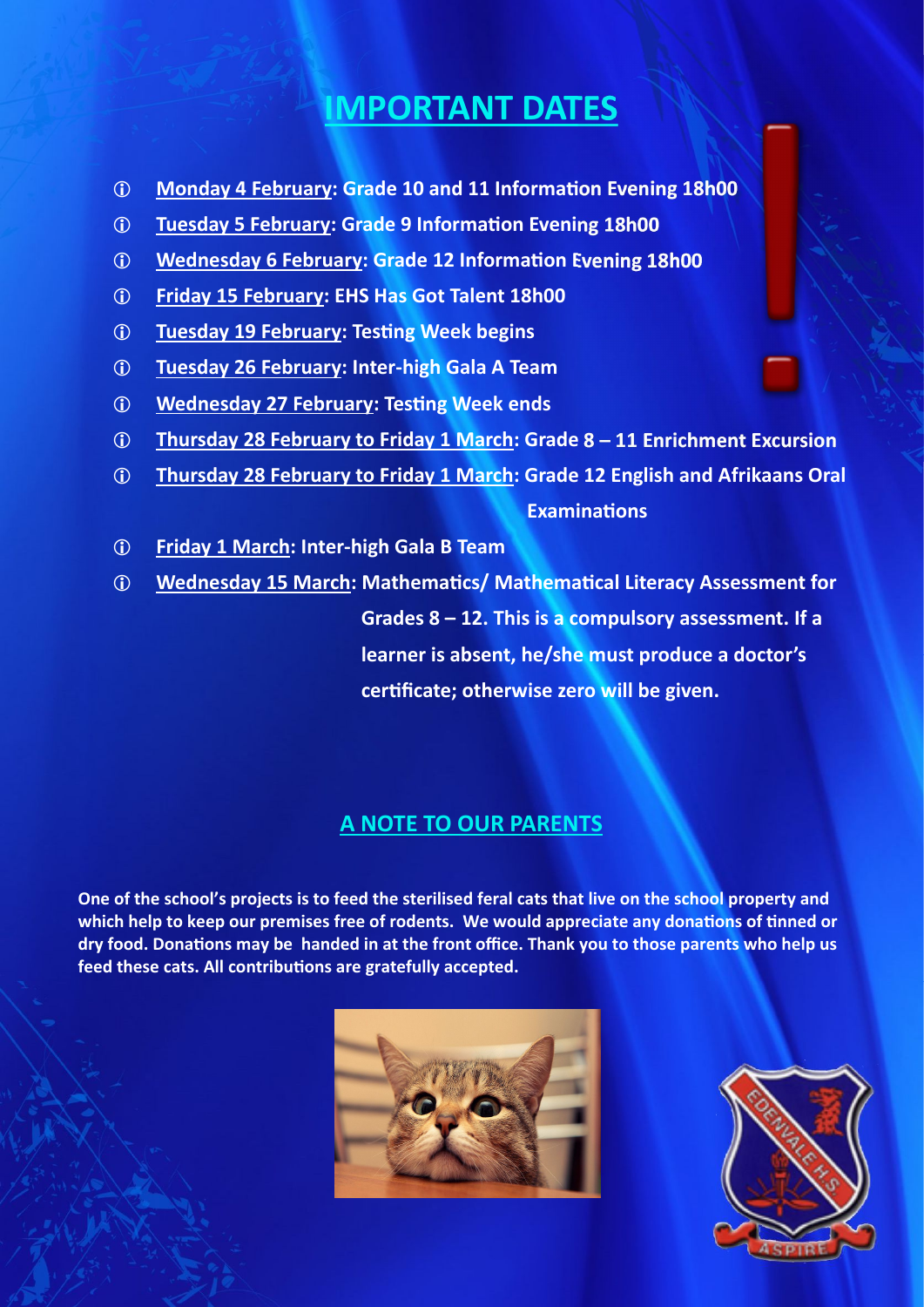### **Sports and Cultural Results**

#### **Boys Tennis**

**Beat Crawford Sandton 53 - 46**

#### **Best Speaker Winners 2019**

#### **Seniors**

### **Grade 12**



**Shannon Toland and Mahesh Mahadeo** 

#### **Grade 11**



Suzan Montingoe

**Amber Harkin, Jordan Marshall and Zama Ngcobo** 

#### **Juniors**





**Rourke Peetham** 



**Caitlin Baia** 



#### **Grade 9**



**Ruhi Maharaj** 



**Amodini Padayachee** 

**Azariah Peterson** 

#### **Grade 8**



**Jessica Moahlo** 



**Emmanuel Gitonga** 

**Lindokhule Sibisi**